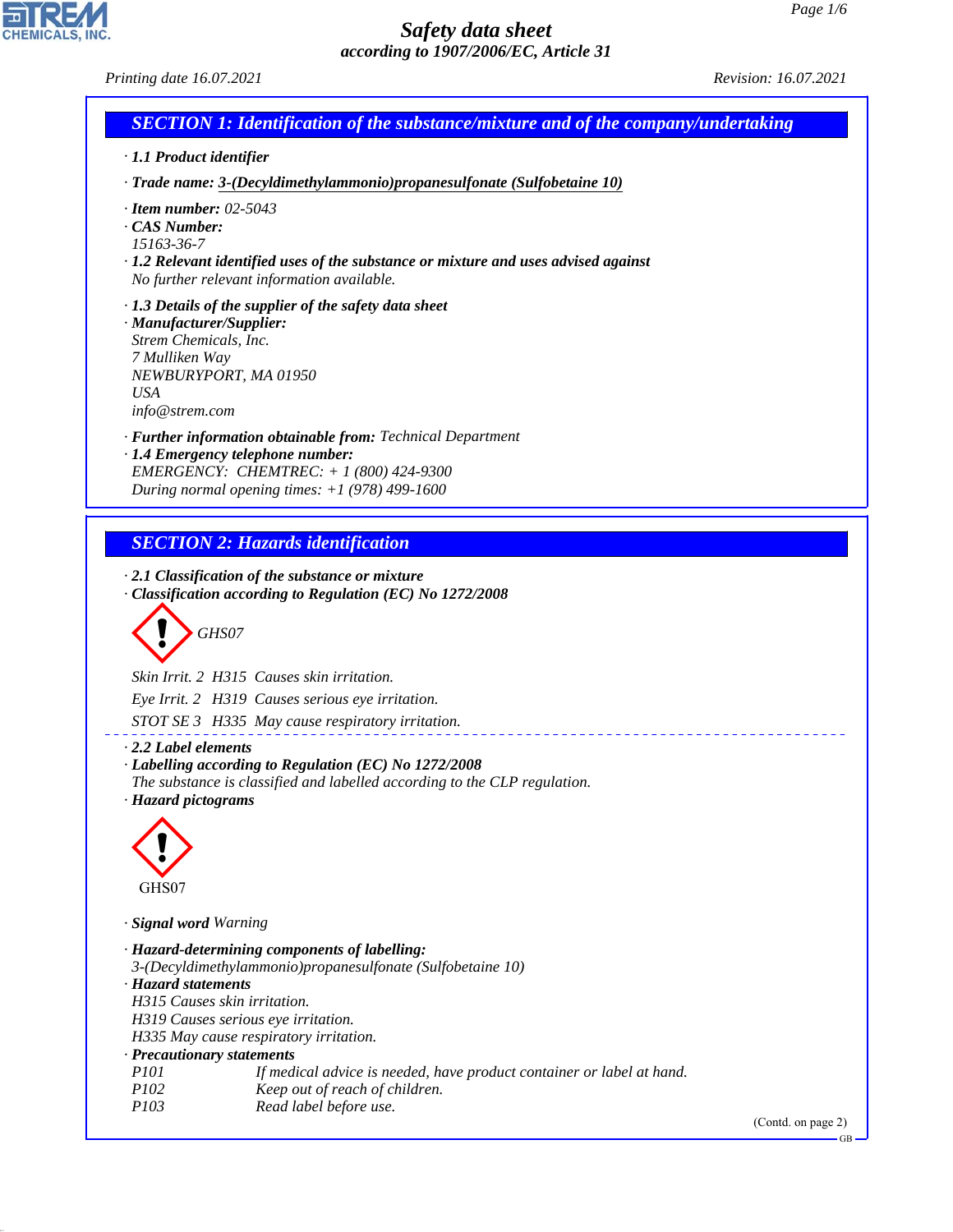*Printing date 16.07.2021 Revision: 16.07.2021*

*Trade name: 3-(Decyldimethylammonio)propanesulfonate (Sulfobetaine 10)*

|                           | (Cond. of page 1)                                                                                     |
|---------------------------|-------------------------------------------------------------------------------------------------------|
| P <sub>262</sub>          | Do not get in eyes, on skin, or on clothing.                                                          |
| P <sub>280</sub>          | Wear protective gloves/protective clothing/eye protection/face protection.                            |
|                           | P305+P351+P338 IF IN EYES: Rinse cautiously with water for several minutes. Remove contact lenses, if |
|                           | present and easy to do. Continue rinsing.                                                             |
| $P304 + P340$             | IF INHALED: Remove person to fresh air and keep comfortable for breathing.                            |
| $P403 + P233$             | Store in a well-ventilated place. Keep container tightly closed.                                      |
| <i>P501</i>               | Dispose of contents/container in accordance with local/regional/national/international                |
|                           | regulations.                                                                                          |
| $\cdot$ 2.3 Other hazards |                                                                                                       |
| n <i>i ennm</i>           | <b><u>nn</u></b>                                                                                      |

*· Results of PBT and vPvB assessment*

*· PBT: Not applicable.*

*· vPvB: Not applicable.*

#### *SECTION 3: Composition/information on ingredients*

*· 3.1 Chemical characterisation: Substances*

*· CAS No. Description*

*15163-36-7 3-(Decyldimethylammonio)propanesulfonate (Sulfobetaine 10)*

### *SECTION 4: First aid measures*

- *· 4.1 Description of first aid measures*
- *· After inhalation: In case of unconsciousness place patient stably in side position for transportation.*
- *· After skin contact: Immediately wash with water and soap and rinse thoroughly.*
- *· After eye contact:*
- *Rinse opened eye for several minutes under running water. If symptoms persist, consult a doctor.*
- *· After swallowing: If symptoms persist consult doctor.*
- *· 4.2 Most important symptoms and effects, both acute and delayed No further relevant information available.*
- *· 4.3 Indication of any immediate medical attention and special treatment needed*

*No further relevant information available.*

### *SECTION 5: Firefighting measures*

- *· 5.1 Extinguishing media*
- *· Suitable extinguishing agents: Use fire extinguishing methods suitable to surrounding conditions.*
- *· 5.2 Special hazards arising from the substance or mixture No further relevant information available.*
- *· 5.3 Advice for firefighters*

44.1.1

*· Protective equipment: No special measures required.*

### *SECTION 6: Accidental release measures*

- *· 6.1 Personal precautions, protective equipment and emergency procedures Not required.*
- *· 6.2 Environmental precautions: No special measures required.*
- *· 6.3 Methods and material for containment and cleaning up: Dispose contaminated material as waste according to item 13. Ensure adequate ventilation.*
- *· 6.4 Reference to other sections See Section 7 for information on safe handling. See Section 8 for information on personal protection equipment.*

(Contd. on page 3)

GB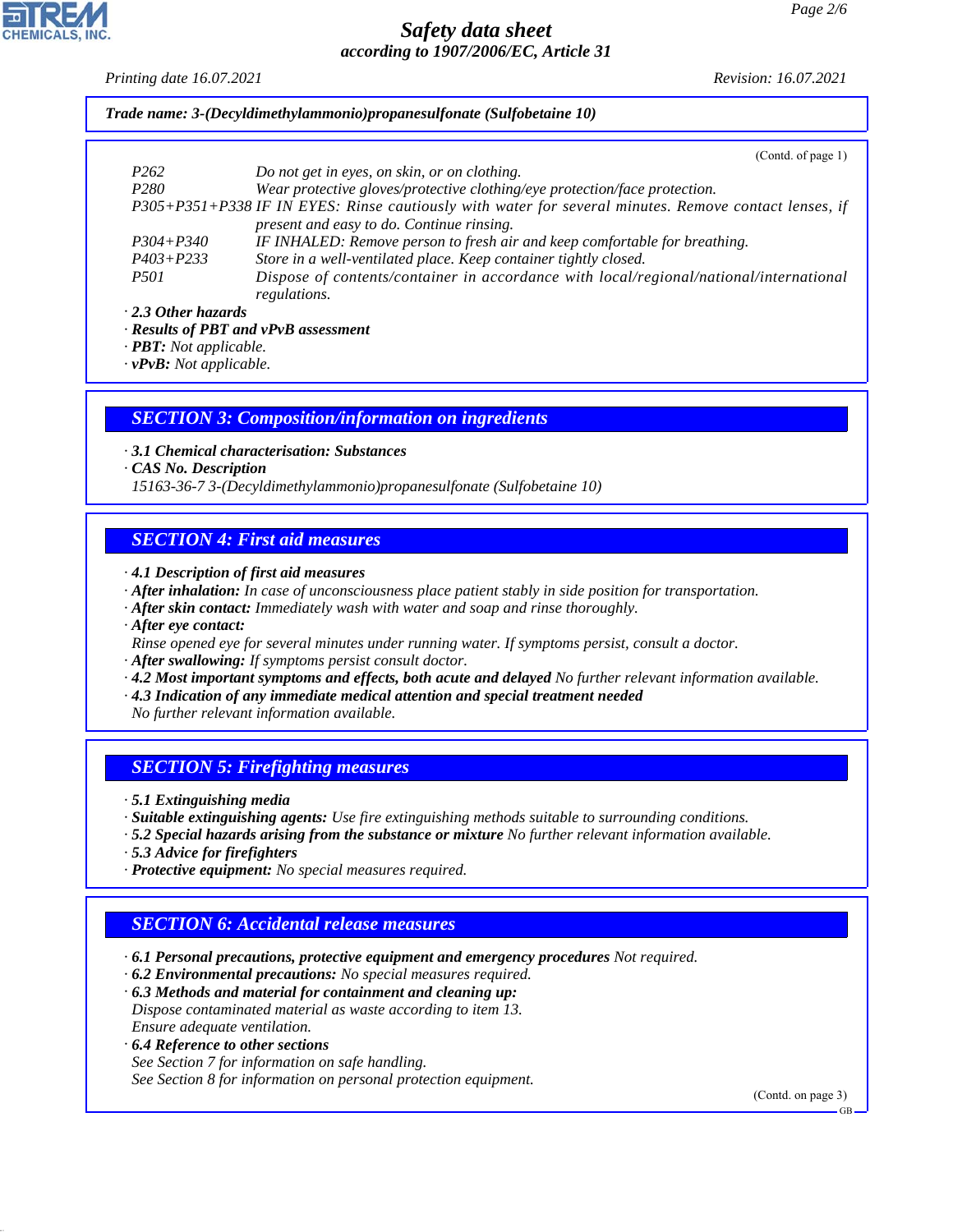*Printing date 16.07.2021 Revision: 16.07.2021*

*Trade name: 3-(Decyldimethylammonio)propanesulfonate (Sulfobetaine 10)*

(Contd. of page 2)

*See Section 13 for disposal information.*

### *SECTION 7: Handling and storage*

*· 7.1 Precautions for safe handling No special precautions are necessary if used correctly.*

- *· Information about fire and explosion protection: No special measures required.*
- *· 7.2 Conditions for safe storage, including any incompatibilities*
- *· Storage:*

*· Requirements to be met by storerooms and receptacles: No special requirements.*

- *· Information about storage in one common storage facility: Not required.*
- *· Further information about storage conditions: Keep container tightly sealed.*
- *· 7.3 Specific end use(s) No further relevant information available.*

### *SECTION 8: Exposure controls/personal protection*

*· Additional information about design of technical facilities: No further data; see item 7.*

- *· 8.1 Control parameters*
- *· Ingredients with limit values that require monitoring at the workplace: Not required.*
- *· Additional information: The lists valid during the making were used as basis.*
- *· 8.2 Exposure controls*
- *· Personal protective equipment:*
- *· General protective and hygienic measures: Keep away from foodstuffs, beverages and feed. Immediately remove all soiled and contaminated clothing Wash hands before breaks and at the end of work. Avoid contact with the eyes and skin.*
- *· Respiratory protection:*

*In case of brief exposure or low pollution use respiratory filter device. In case of intensive or longer exposure use self-contained respiratory protective device.*

*· Protection of hands:*



\_S*Protective gloves*

*The glove material has to be impermeable and resistant to the product/ the substance/ the preparation.*

*Due to missing tests no recommendation to the glove material can be given for the product/ the preparation/ the chemical mixture.*

*Selection of the glove material on consideration of the penetration times, rates of diffusion and the degradation*

*· Material of gloves*

*The selection of the suitable gloves does not only depend on the material, but also on further marks of quality and varies from manufacturer to manufacturer.*

*· Penetration time of glove material*

*The exact break through time has to be found out by the manufacturer of the protective gloves and has to be observed.*

*· Eye protection:*



44.1.1

\_R*Tightly sealed goggles*

(Contd. on page 4)

GB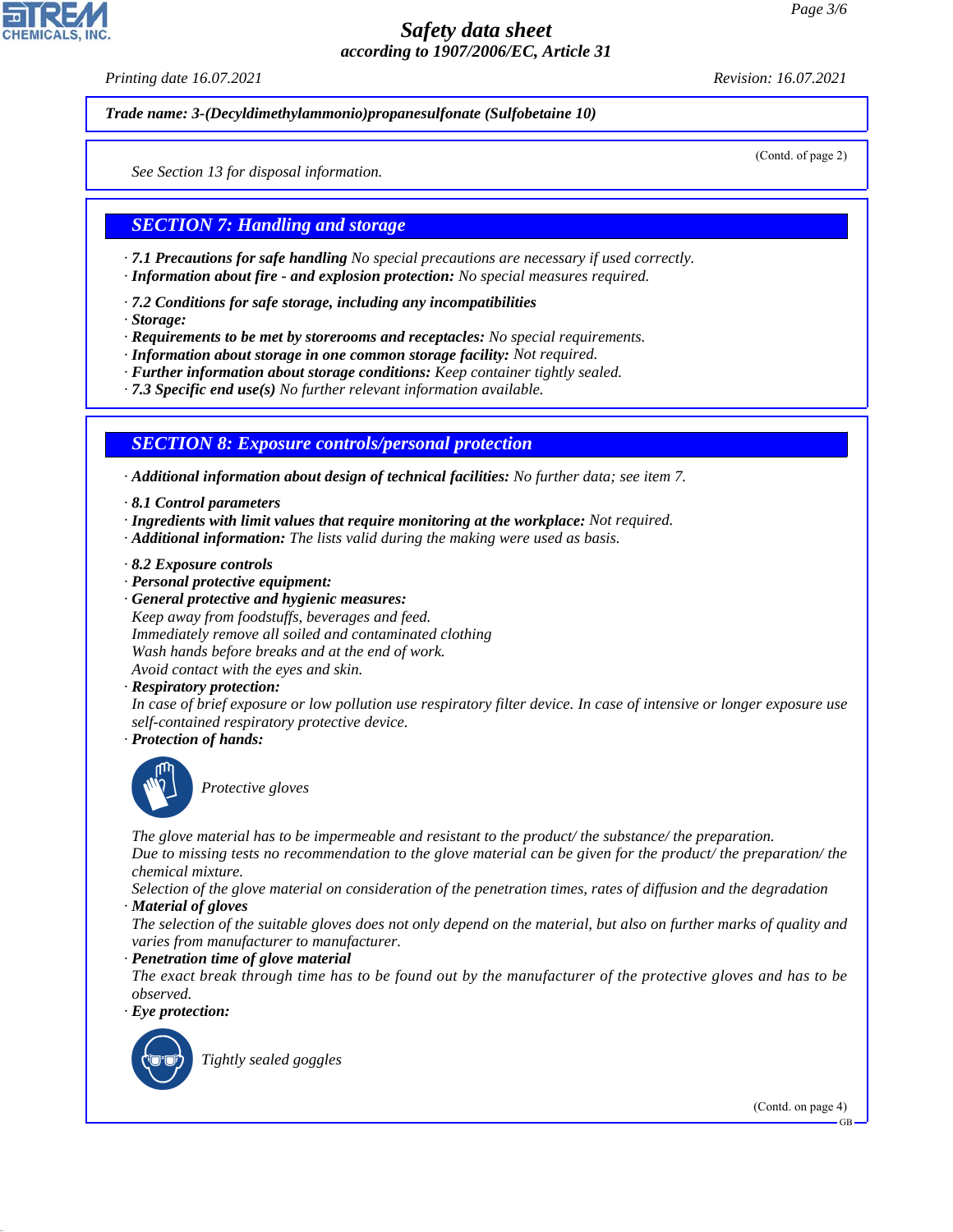*Printing date 16.07.2021 Revision: 16.07.2021*

고

**CHEMICALS, INC.** 

|  |  |  |  |  | Trade name: 3-(Decyldimethylammonio)propanesulfonate (Sulfobetaine 10) |  |
|--|--|--|--|--|------------------------------------------------------------------------|--|
|--|--|--|--|--|------------------------------------------------------------------------|--|

|                                                             |                                               | (Contd. of page 3) |
|-------------------------------------------------------------|-----------------------------------------------|--------------------|
| · 9.1 Information on basic physical and chemical properties |                                               |                    |
| <b>General Information</b>                                  |                                               |                    |
| $\cdot$ Appearance:                                         |                                               |                    |
| Form:                                                       | Solid                                         |                    |
| Colour:                                                     | White                                         |                    |
| $\cdot$ Odour:                                              | <i><b>Odourless</b></i>                       |                    |
| · Odour threshold:                                          | Not determined.                               |                    |
| $\cdot$ pH-value:                                           | Not applicable.                               |                    |
| Change in condition                                         |                                               |                    |
| <b>Melting point/freezing point:</b>                        | Undetermined.                                 |                    |
| Initial boiling point and boiling range: Undetermined.      |                                               |                    |
| · Flash point:                                              | Not applicable.                               |                    |
| · Flammability (solid, gas):                                | Not determined.                               |                    |
| · Ignition temperature:                                     |                                               |                    |
| <b>Decomposition temperature:</b>                           | Not determined.                               |                    |
| · Auto-ignition temperature:                                | Not determined.                               |                    |
| · Explosive properties:                                     | Product does not present an explosion hazard. |                    |
| · Explosion limits:                                         |                                               |                    |
| Lower:                                                      | Not determined.                               |                    |
| <b>Upper:</b>                                               | Not determined.                               |                    |
| · Vapour pressure:                                          | Not applicable.                               |                    |
| $\cdot$ Density:                                            | Not determined.                               |                    |
| · Relative density                                          | Not determined.                               |                    |
| · Vapour density                                            | Not applicable.                               |                    |
| $\cdot$ Evaporation rate                                    | Not applicable.                               |                    |
| · Solubility in / Miscibility with                          |                                               |                    |
| water:                                                      | Insoluble.                                    |                    |
| · Partition coefficient: n-octanol/water:                   | Not determined.                               |                    |
| · Viscosity:                                                |                                               |                    |
| Dynamic:                                                    | Not applicable.                               |                    |
| Kinematic:                                                  | Not applicable.                               |                    |
| · Solvent content:                                          |                                               |                    |
| Organic solvents:                                           | $0.0\%$                                       |                    |
| $VOC$ (EC)                                                  | $0.00\%$                                      |                    |
| <b>Solids content:</b>                                      | 100.0%                                        |                    |
| . 9.2 Other information                                     | No further relevant information available.    |                    |

# *SECTION 10: Stability and reactivity*

*· 10.1 Reactivity No further relevant information available.*

*· 10.2 Chemical stability*

44.1.1

- *· Thermal decomposition / conditions to be avoided: No decomposition if used according to specifications.*
- *· 10.3 Possibility of hazardous reactions No dangerous reactions known.*

*· 10.4 Conditions to avoid No further relevant information available.*

(Contd. on page 5)

GB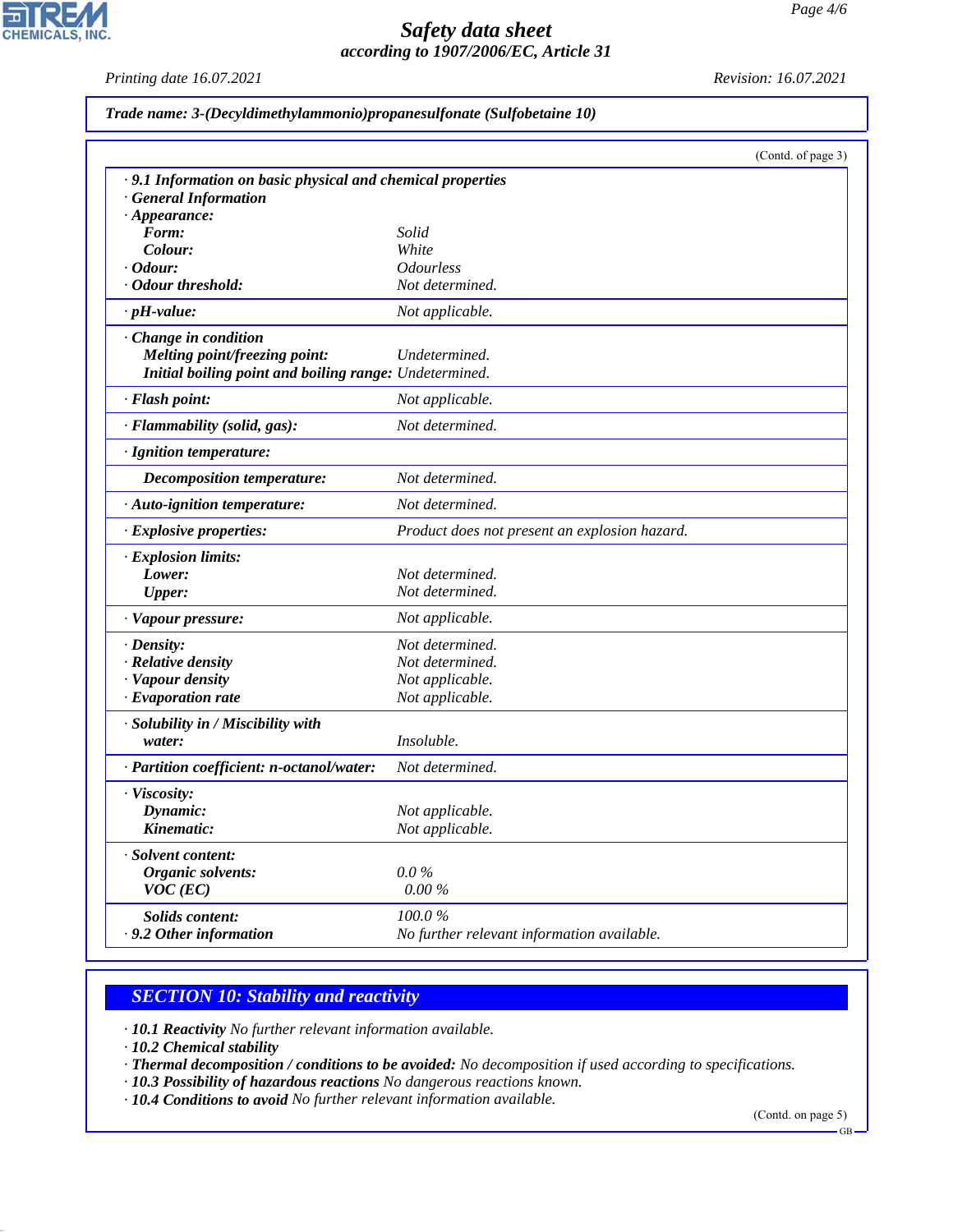*Printing date 16.07.2021 Revision: 16.07.2021*

*Trade name: 3-(Decyldimethylammonio)propanesulfonate (Sulfobetaine 10)*

*· 10.5 Incompatible materials: No further relevant information available.*

*· 10.6 Hazardous decomposition products: No dangerous decomposition products known.*

## *SECTION 11: Toxicological information*

*· 11.1 Information on toxicological effects*

- *· Acute toxicity Based on available data, the classification criteria are not met.*
- *· Primary irritant effect:*

*· Skin corrosion/irritation Causes skin irritation.*

- *· Serious eye damage/irritation*
- *Causes serious eye irritation.*
- *· Respiratory or skin sensitisation Based on available data, the classification criteria are not met.*
- *· CMR effects (carcinogenity, mutagenicity and toxicity for reproduction)*
- *· Germ cell mutagenicity Based on available data, the classification criteria are not met.*
- *· Carcinogenicity Based on available data, the classification criteria are not met.*
- *· Reproductive toxicity Based on available data, the classification criteria are not met.*

*· STOT-single exposure*

- *May cause respiratory irritation.*
- *· STOT-repeated exposure Based on available data, the classification criteria are not met.*
- *· Aspiration hazard Based on available data, the classification criteria are not met.*

### *SECTION 12: Ecological information*

- *· 12.1 Toxicity*
- *· Aquatic toxicity: No further relevant information available.*
- *· 12.2 Persistence and degradability No further relevant information available.*
- *· 12.3 Bioaccumulative potential No further relevant information available.*
- *· 12.4 Mobility in soil No further relevant information available.*
- *· Additional ecological information:*
- *· General notes: Not known to be hazardous to water.*
- *· 12.5 Results of PBT and vPvB assessment*
- *· PBT: Not applicable.*
- *· vPvB: Not applicable.*
- *· 12.6 Other adverse effects No further relevant information available.*

### *SECTION 13: Disposal considerations*

*· 13.1 Waste treatment methods*

*· Recommendation*

*Must not be disposed together with household garbage. Do not allow product to reach sewage system.*

- *· Uncleaned packaging:*
- *· Recommendation: Disposal must be made according to official regulations.*

# *SECTION 14: Transport information*

*· 14.1 UN-Number*

44.1.1

*· ADR, ADN, IMDG, IATA not regulated*

(Contd. on page 6)

GB